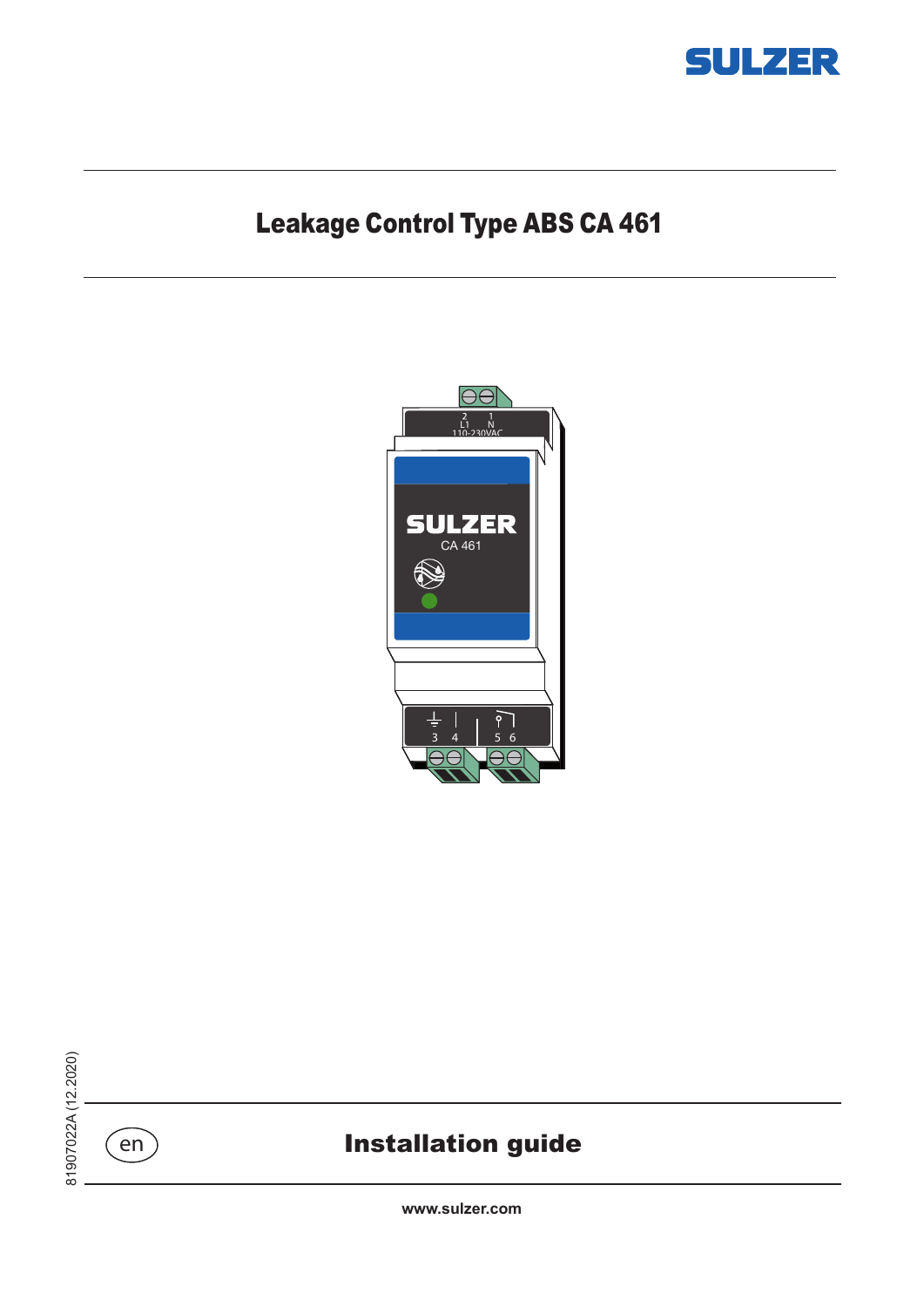## **Leakage control type CA 461**

## *Installation Guide*

#### **Copyright © 2019 Sulzer. All rights reserved.**

This manual, as well as the software described in it, is furnished under license and may be used or copied only in accordance with the terms of such license. The content of this manual is furnished for informational use only, is subject to change without notice, and should not be construed as a commitment by Sulzer. Sulzer assumes no responsibility or liability for any errors or inaccuracies that may appear in this book.

Except as permitted by such license, no part of this publication may be reproduced, stored in a retrieval system, or transmitted, in any form or by any means, electronic, mechanical, recording, or otherwise, without the prior written permission of Sulzer.

Sulzer reserves the right to alter specifications due to technical developments.

## **1 FUNCTION AND USAGE**

CA 461 is a standalone leakage detection monitor for DIN rail mount.

### *1.1 Function*

In case of water leakage, the resistance between the sensor electrode and housing will decrease. If the resistance becomes lower than 100k ohms (±10 %), the output goes active and contact on terminals 5 and 6 is closed. The signal has to be stable for 10 seconds before the output is activated.



#### **Leakage:** Sensors must be in parallel.

It is very important to have in mind that this practice avoids alarms having to be distinguished. Sulzer highly recommends to use one module per signal to allow not only distinguishing but also acting in a different way according to the alarm category/severity.

#### **If the pump is operated from a motor drive or frequency converter, special precautions are required.**

The high electric noise level can distort electrical readings and in extension jeopardize functionality. To avoid conducted electrical noise, follow best practices and manufacturer EMC compliance recommendations when installing frequency converters. Use shielded cables and 50 cm separation between power and signal cables. Ensure that the cables are also separated from each other in cabinets.

en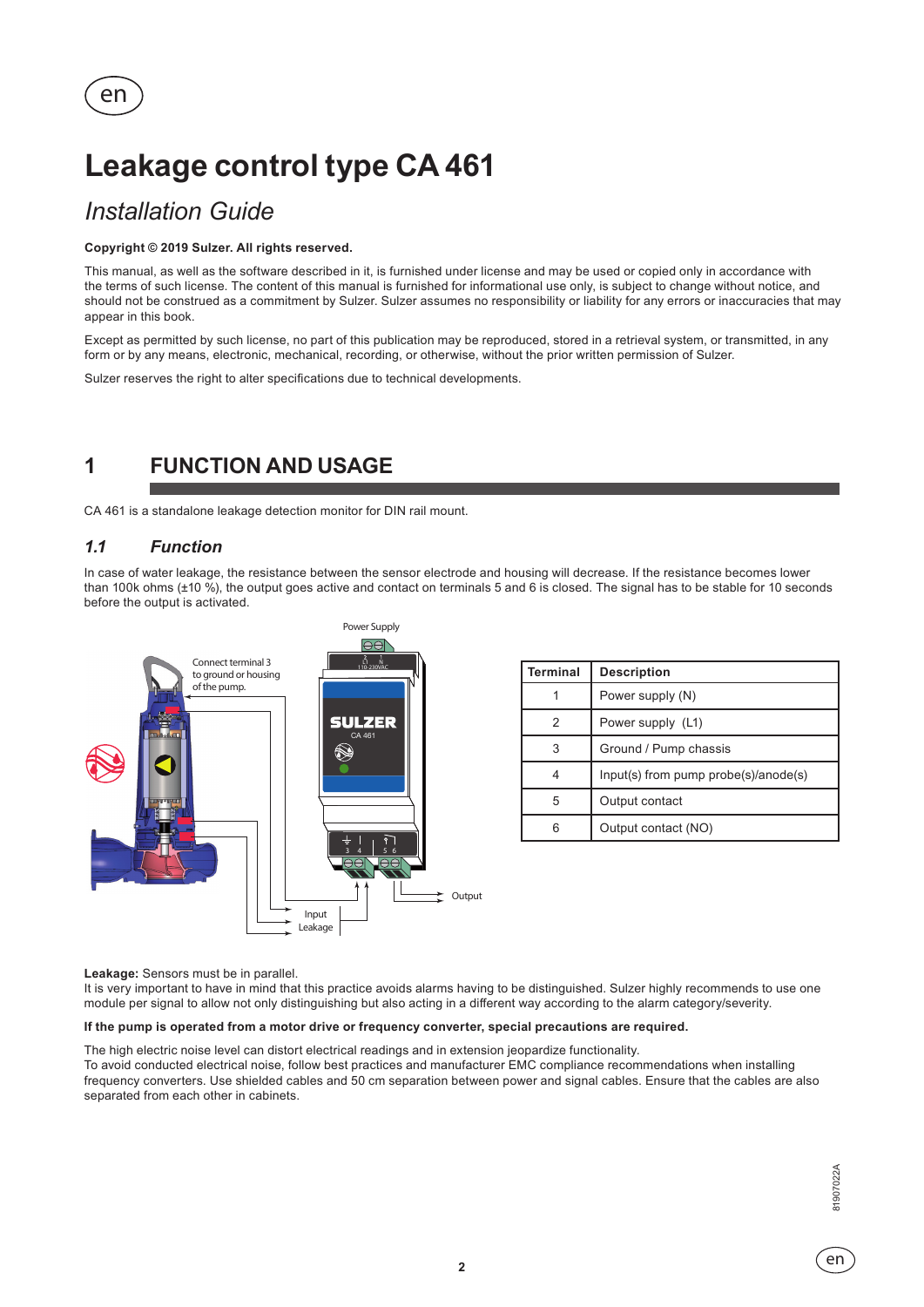### *2.1 Technical data CA 461*

| Leakage sensor voltage        | 12 VDC                                                                                         |
|-------------------------------|------------------------------------------------------------------------------------------------|
| Max sensor current            | $<$ 15 $\mu$ A                                                                                 |
| Leakage detection threshold   | $< 100$ kohm                                                                                   |
| Alarm on delay                | $~10$ seconds                                                                                  |
| Ambient operating temperature | $-20$ to +50 °C (-4 to +122 °F)                                                                |
| Ambient storage temperature   | $-30$ to +80 °C ( $-22$ to +176 °F)                                                            |
| Degree of protection          | IP 20, NEMA: Type 1                                                                            |
| Housing material              | PC, PPO, and POM                                                                               |
| Mounting                      | DIN Rail 35 mm                                                                                 |
| Humidity                      | 0-95% RH non-condensing                                                                        |
| Dimensions                    | H x W x D: 108 x 35 x 58 mm<br>(4.25 x 1.38 x 2.28 in.)                                        |
| Power supply                  | 110-230 VAC, 50 Hz/60 Hz                                                                       |
| Fuse                          | <b>Max 10 A</b>                                                                                |
| Terminal wire size            | Use copper (Cu) wire only. $0.2 - 2.5$ mm <sup>2</sup><br>flexible core, stripped length 8 mm. |
| Power consumption             | < 2 W                                                                                          |
| Max load output               | 250 VAC 3 Ampere                                                                               |
| Altitude                      | Max 2000 MASL or 6562 ft. AMSL                                                                 |

*Attention* If the unit is used in a manner not described in this document the protection provided by the equipment may be impaired.

### *2.2 Dimensions*





## *2.3 Cleaning*

#### **How to clean the unit**

Power off the unit and only outside/front shall be cleaned by using a dry, soft cloth. A good choice would be the microfiber type of cloth. Gently wipe the CA 461 unit front in order not to scratch the overlay. If the dry cloth did not completely remove the dirt, do not press harder in an attempt to scrub it off.

If necessary, moisten the cloth by adding a small amount of water with a thin solution of mild detergent and try again. Never use detergent with polish or solvent which can have an impact on the plastic surface.

en

**3**